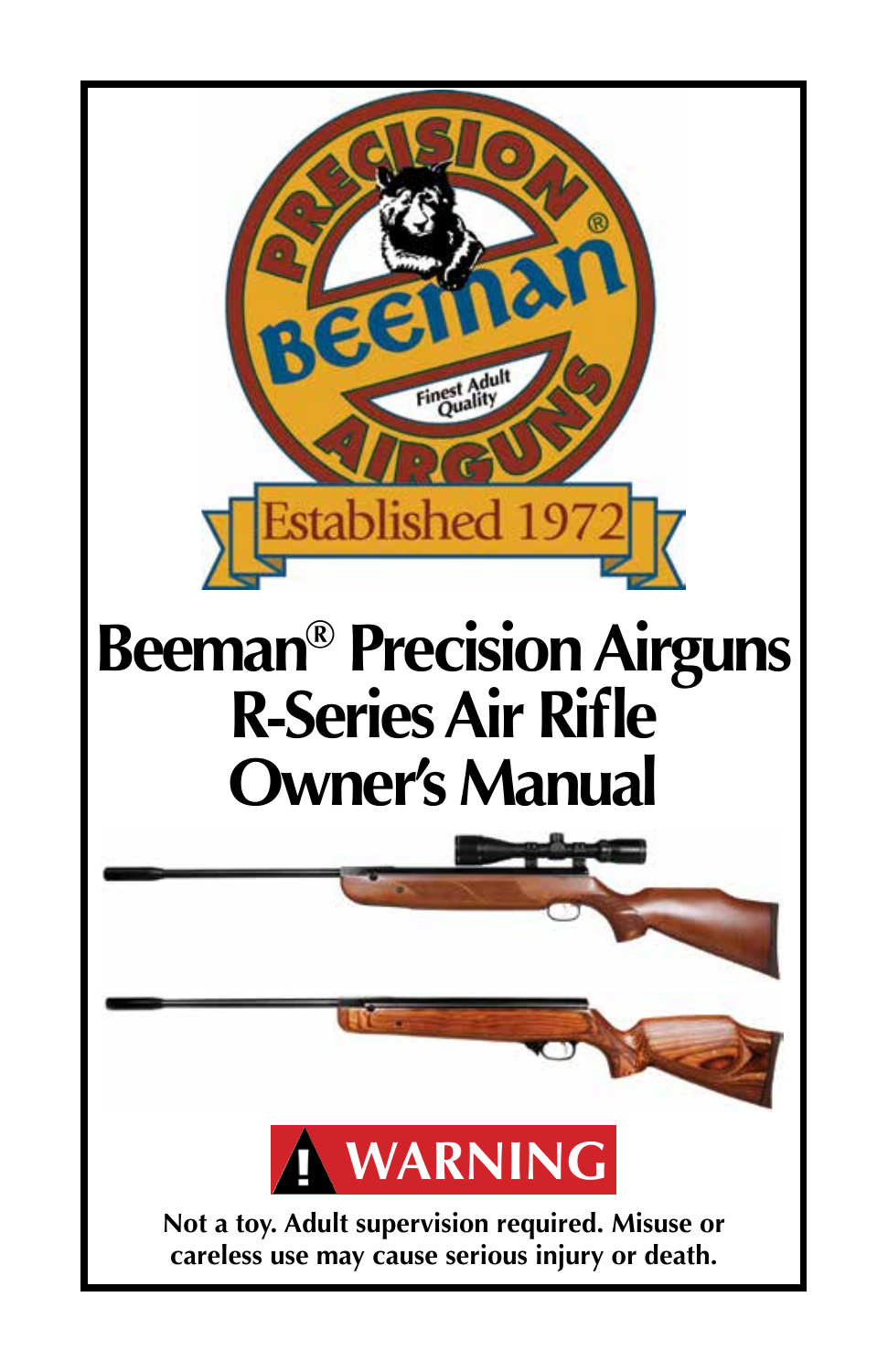## **Contents**

Illustrations and photographs are for demonstration purposes only and may not show the exact model purchased.

**Do not cock your airgun before reading this owner's manual and all other printed materials shipped with it.** Misuse may void your repair policy, warranty and service contract. It may also expose you and others to possible harm. A few minutes now will deliver years of pleasure with your airgun.

**This airgun is recommended for adult use only.** Precision adult airguns are nonpowder guns. They may have extremely sensitive trigger mechanisms, very light trigger-pulls, may fire if dropped or jarred abruptly, and may not have a trigger block or safety. Airguns are not toys. Careless use may result in serious injury or death. Dangerous within 450 yards (412 meters).

*Dealers: This owner's manual must be given to the retail customer with the airgun at the time of purchase. Shooters are advised to keep this manual and associated instructions for future reference by all users of this airgun, even if the airgun is resold or loaned.*

Beeman® is a registered trademark of S/R Industries, Inc.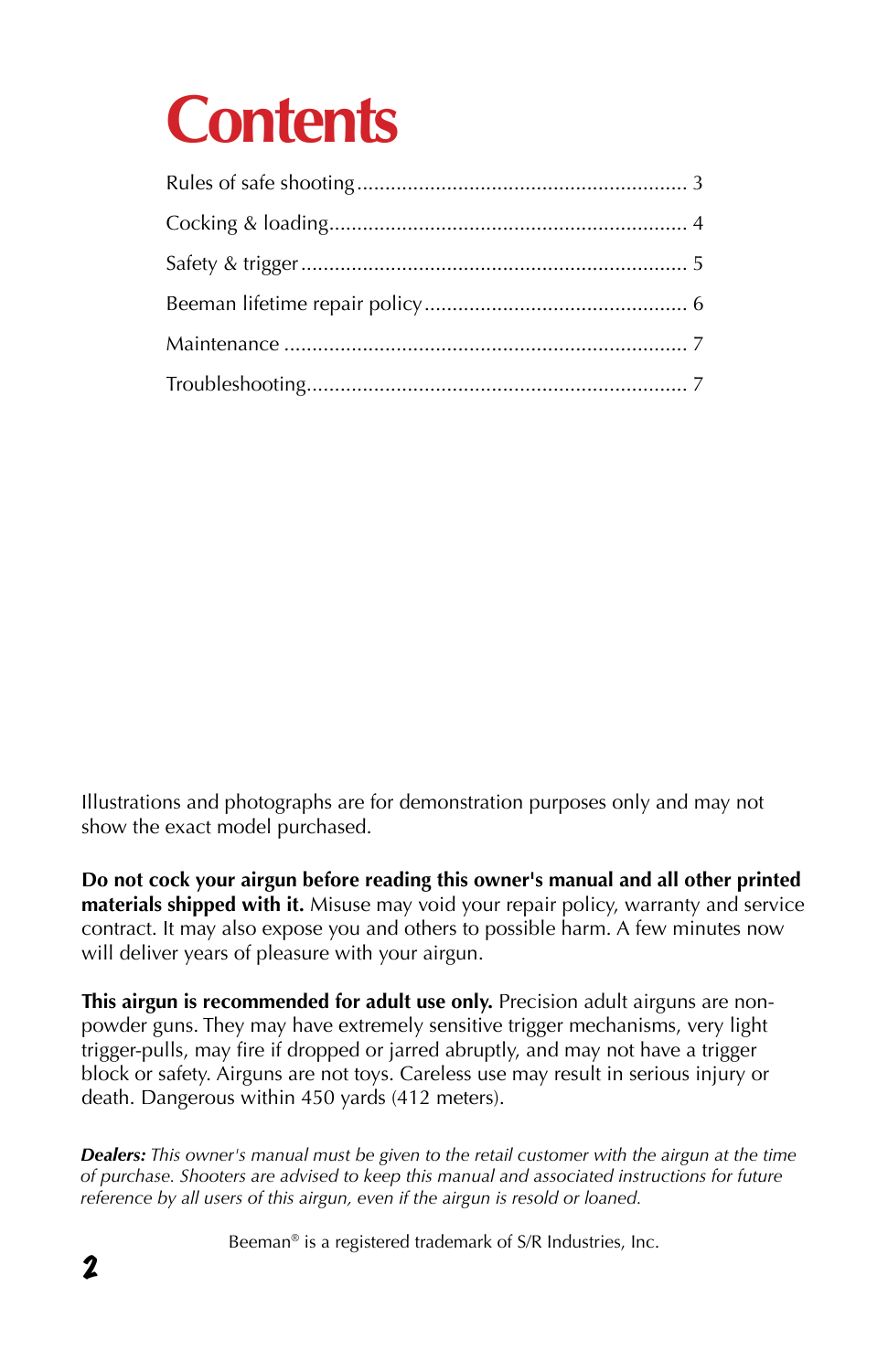## **Rules of safe shooting**

- Never point a gun at anyone or anything, even if you think the gun is unloaded.
- Wear safety glasses where appropriate and ensure those around you do, too.
- Always use a safe backstop in a safe location in case the backstop should fail or any pellets pass through it.
- Never load your gun until you are ready to shoot and it is safe to do so.
- Never shoot at hard surfaces, water or anything else that may cause a ricochet.
- Always ensure the gun is on **SAFE** and is unloaded when receiving or giving the gun to someone else. Many accidents are caused by people handling guns that they **thought** were **unloaded and safe!**
- Never put a gun away loaded or cocked.
- Put your gun on **SAFE** when you are not shooting or are done shooting.
- Always be sure of your target and what lies beyond it in case you miss.
- Never re-use ammunition.
- Ensure you always use the correct caliber and type of ammunition suitable for your gun.
- Always treat a gun as if it is loaded and with the respect any loaded gun commands.
- Always read and follow the manufacturer's manual and instructions.
- Always make sure you understand how to use any gun before using it.
- Always keep your finger off the trigger and clear of the triggerguard until you are ready to shoot and it is safe to do so.
- Always store the gun in a safe place, unloaded and uncocked, and out of reach of children and unauthorized users.
- Always store ammunition separately from the gun.
- Always abide by laws and regulations that apply to airguns.
- Always use the correct and recommended lubricants; failure to do so may cause injury or damage and will void the manufacturer's warranty.
- **YOU** are the most important safety feature!

Shooting is one of the safest sports in the world, but misuse and careless use of guns can cause serious injury or death.

#### ASK, LISTEN, THINK—IF IN DOUBT—DON'T!



Not a toy. Adult supervision required. Misuse or careless use may cause serious injury or death. May be dangerous up to 1,000 yards.

**This airgun is intended for use by those 18 years of age or older.**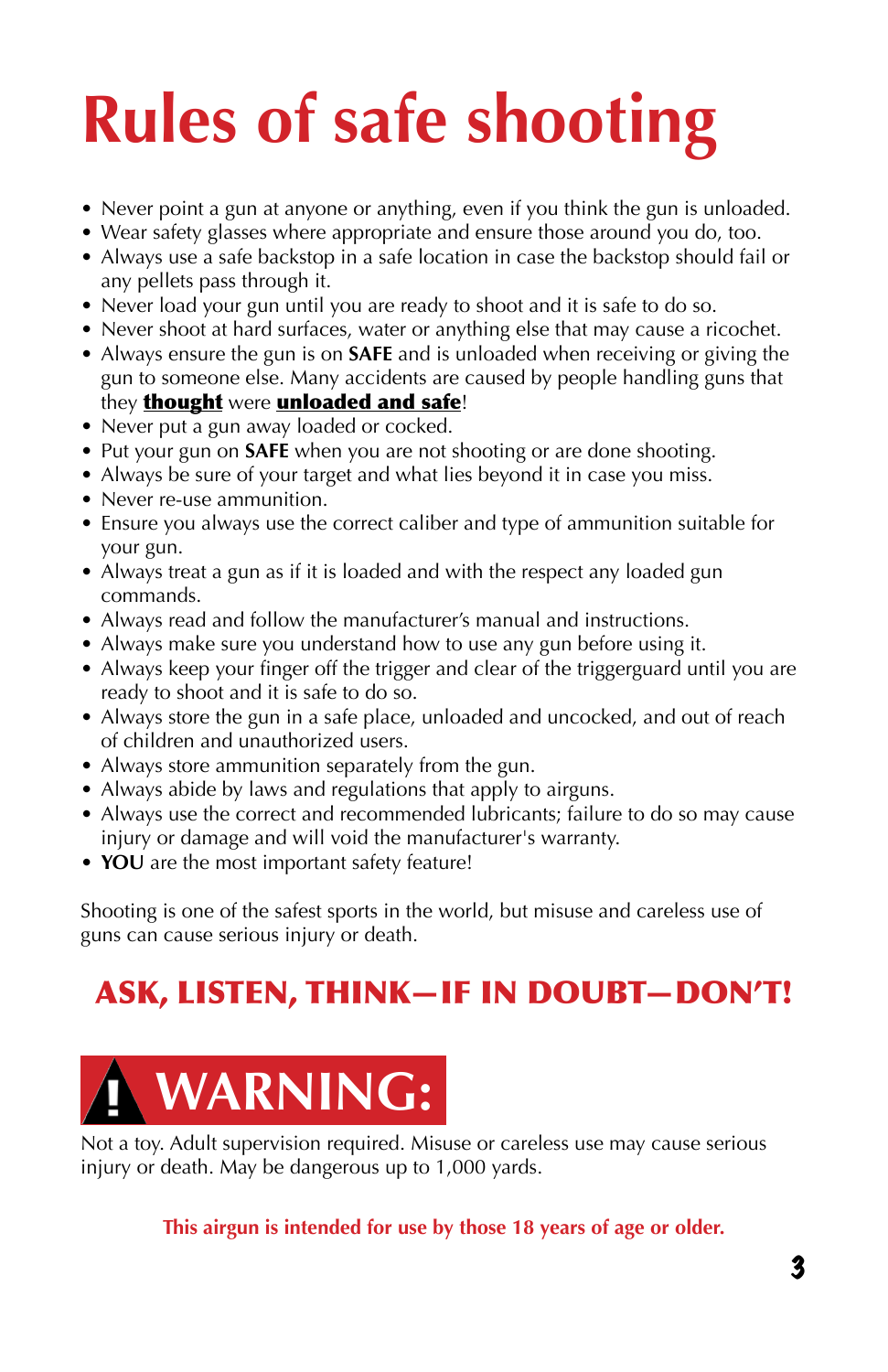# **Cocking & loading**

Point the air rifle in a safe direction. Grasp the stock behind the triggerguard (fingers OFF the trigger!). Position your other hand on the barrel just behind the front sight. Break the barrel by smoothly rotating it downward until the cocking action is completed. Do not use excessive force or speed. (Fig. 1)

Insert a single pellet (nose/head first) into the breech (Fig. 2) until the skirt is flush with the breech. **Caution:** To prevent the barrel from closing suddenly, always restrain the barrel during the loading process. Do not move the safety to the FIRE position during loading. Fingers should be outside the triggerguard until the barrel is returned to the locked position, you are on target and you are ready to take your shot.

Close your air rifle by pivoting the barrel upward until it locks back into position. This should be done with enough force to lock the barrel but not so violently that it damages the airgun.





Do not inhale dust from lead pellets or put lead pellets in the mouth. Wash hands after handling lead. Lead pellets contain lead, a chemical known to the State of California to cause cancer and birth defects (or other reproductive harm).





Do not assume your gun is unloaded if it fails to fire properly!

Never leave your airgun loaded.

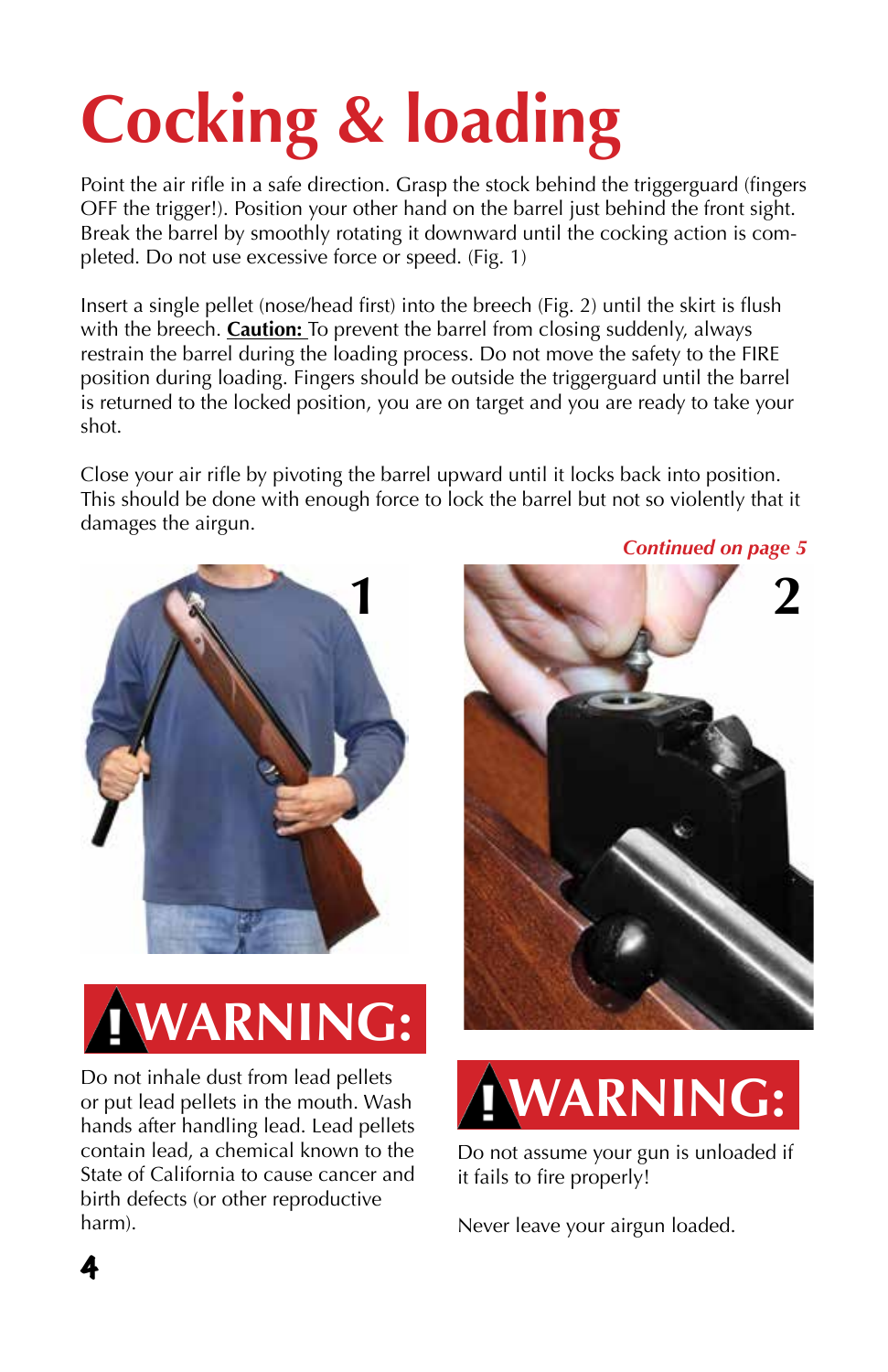# **Safety & trigger**

The automatic safety is now engaged. (Some models have a manual safety.) The safety is located in front of the triggerguard (Fig. 3) or on the receiver (Fig. 4). To prepare to fire, move the safety toward the FIRE position.



Keep the air rifle on SAFE until you're ready to shoot, then push the safety OFF.

Be sure of your target and know what's behind or near your target. If a projectile rebounds or ricochets, stop shooting immediately and change your backstop. Always wear protective eyewear. Keep your finger off the trigger until the gun is pointed in a safe direction and you're ready to shoot.





There's a large adjustment screw located behind the trigger blade (Fig. 5). This screw is accessible through the hole on the bottom of the triggerguard. Turning it clockwise increases trigger-pull; counterclockwise decreases the trigger-pull. Improper adjustments may make the airgun unsafe.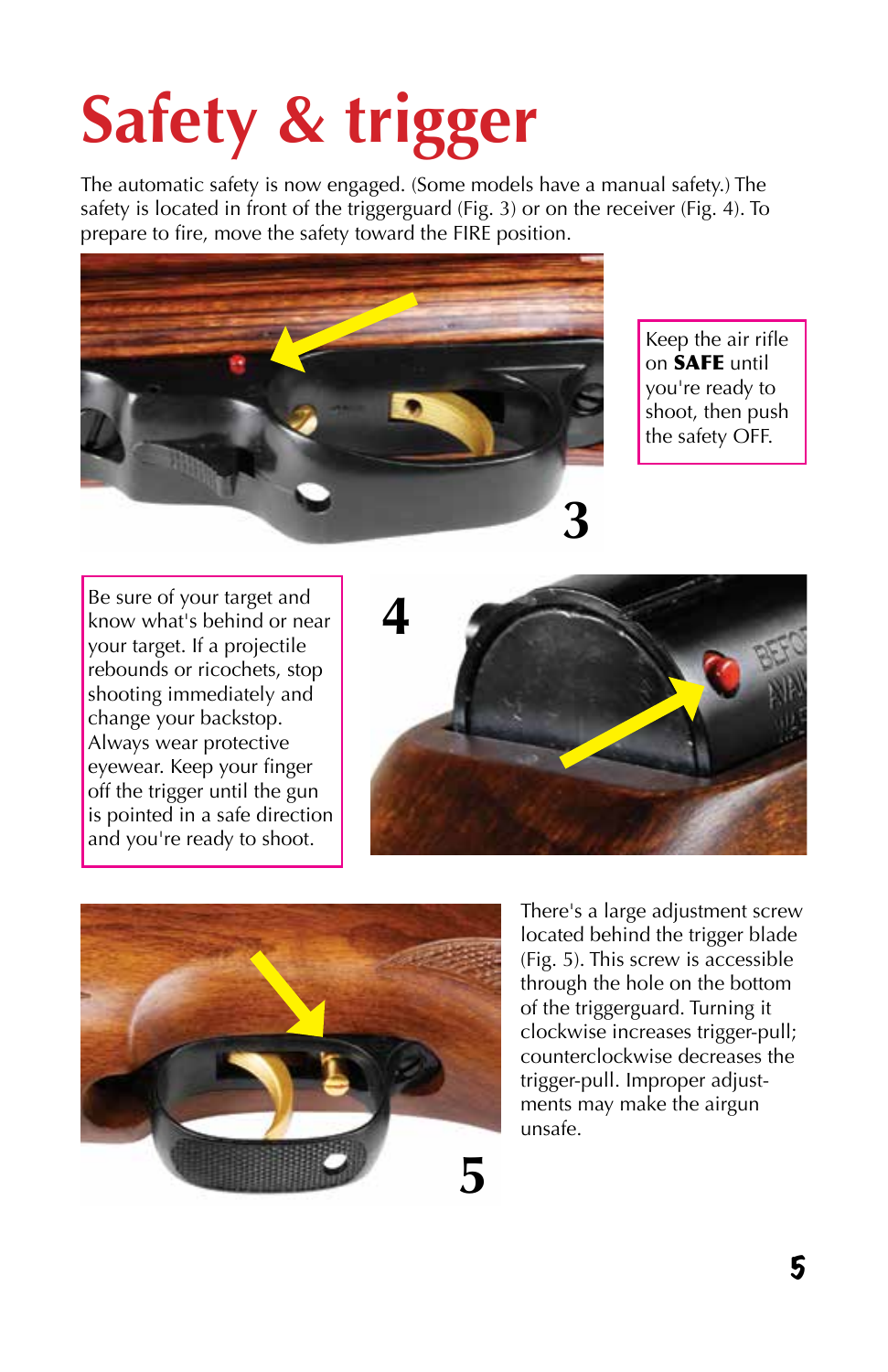### **Beeman® lifetime repair policy\***

During the lifetime of the original retail purchaser, Air Venturi will provide without cost all genuine factory parts and factory-authorized labor necessary to repair any factory defect of material or workmanship of the covered airgun. Parts and labor necessary to repair any defect of material or workmanship of the seals and mainspring(s) will similarly be provided for one year from the verified date of purchase.

The warranty will be void if the original purchase receipt cannot be presented.

#### **Some items are not covered by this free lifetime repair policy, including:**

- Customer abuse or failure to perform normal maintenance.
- Unauthorized repair, parts or modifications.
- Stocks/wood (including the finish).
- Damage from over-pressurization of gas springs.
- Incorrect lubrication or lubricants.
- Breech, piston and other seals.
- Mainsprings.
- Loss or theft.
- • Consequential damages, incidental damages or incidental expenses—including damage to property.
- Shipment damage of the rifle to or from Air Venturi.
- Shipping charges to or from Air Venturi.
- Normal wear and tear.

We strongly advise against disassembling or modifying your air rifle. Doing so could be dangerous. The powerful mainsprings are kept under considerable tension even when the air rifle is uncocked. Improper disassembly may lead to serious injuries or even death if the mainspring is suddenly ejected from the compression tube. Specialized training and proper tools are required to safely disassemble and reassemble the air rifle.

This warranty is in addition to your statutory rights. Retain your sales receipt as proof of purchase.

This policy supersedes all other repair policies. For repairs on any airgun, send the airgun prepaid and insured to: Air Venturi, 5135 Naiman Parkway, Solon, OH 44139. Include a note describing the problem, your name, address, telephone number and a copy of your dated sales receipt.

NOTE: Some states do not allow the exclusion or limitation of incidental or consequential damages, so the above limitation or exclusion may not apply to you.

To the extent any provision of this warranty is prohibited by federal, state or municipal law which cannot be preempted, it shall not be applicable. This warranty gives you specific legal rights, and you may also have other rights which vary from state to state and country to country.

\* Lifetime repair policy valid only as long as parts are readily available for the airguns.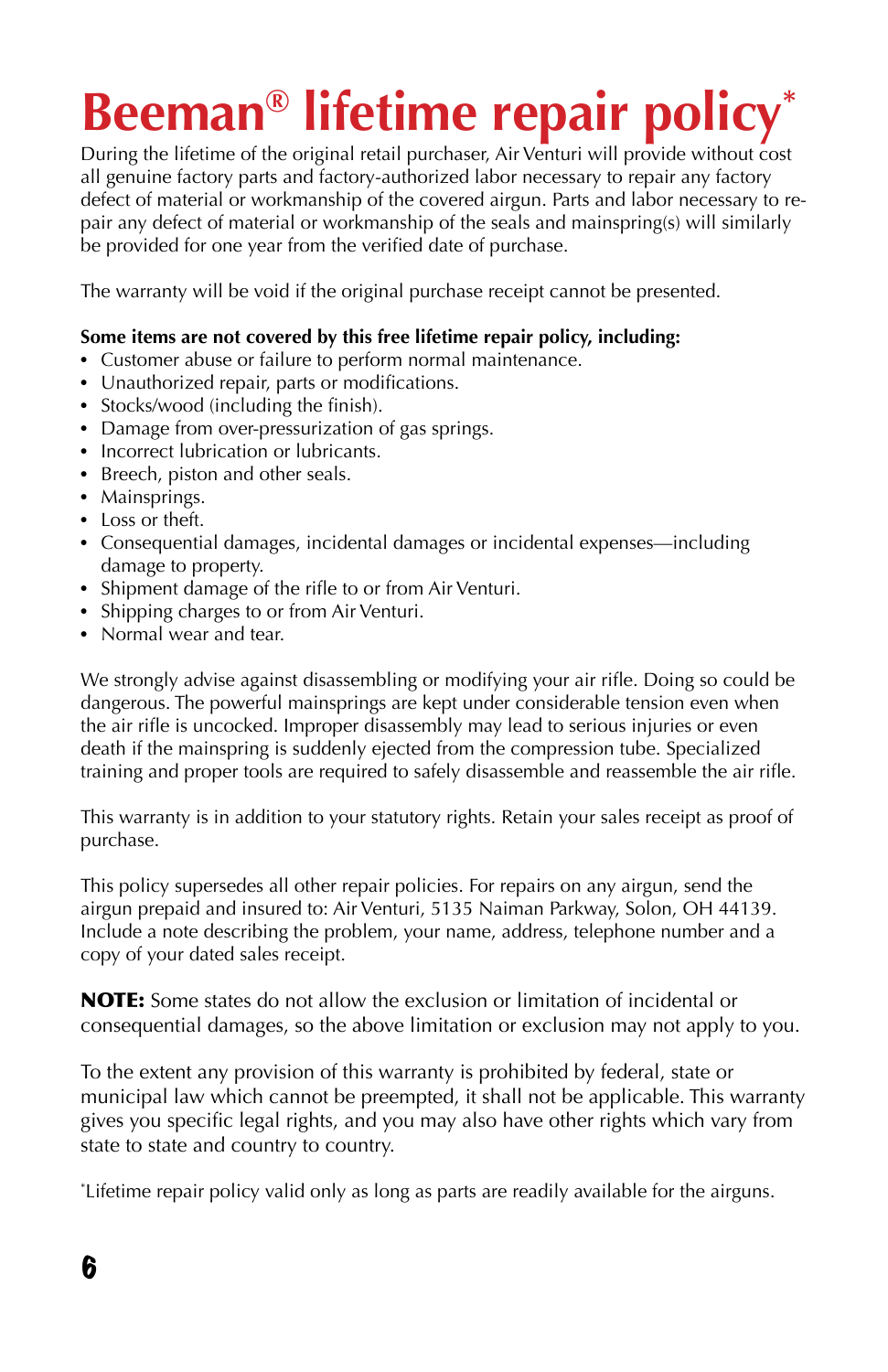## **Maintenance**

- *1. Air compression chamber:* The air compression chamber and piston seal require no lubrication. They should be lubricated during factory service only.
- *2. Steel mainspring:* The mainspring is the power source for the air rifle. A breakin period of 1,000 rounds is usually necessary before maximum velocities are reached. Once the airgun is properly broken in, periodic lubrication may be applied for smooth operation. A light application of chamber lube applied directly to the mainspring through the slot on the underside of the cylinder will accomplish this. Use only a small amount, as excess will damage the air rifle. Do not use common household oil—use oil made specifically for spring guns.
- *3. Gas spring:* No maintenance is required.
- *4. Barrel hinge & other bearing surfaces:* The main bearing surfaces, such as the barrel pivot lever and cocking arm, should be lubricated with a good lubricating gel. Use only one drop per side, as excess may cause galling.
- *5. Barrel:* The barrel normally requires minimal care. For best accuracy, the bore should be cleaned with a lightly oiled patch or felt cleaning pellets. Do not use regular firearm bore cleaners as they may damage the seals and cause dieseling. Always clean from the breech end and use a cleaning rod designed for airguns to protect the rifling and crown.
- *6. Exterior:* To prevent rust from forming from the acid on your hands, wipe down the exterior wood and metal with a silicone cloth after every shooting session or after handling.

## **Troubleshooting**

*Breech seal is missing:* You will experience a sudden loss of power if your breech seal is missing. Also, the gun cannot be decocked. It must be fired to release the piston. **R7:** The cocking lever may ride on the mainspring, producing a clicking noise.



When performing maintenance, make sure your gun is unloaded. Always keep your finger off the trigger during any maintenance routine.

In the unlikely event your rifle malfunctions or exhibits reduced performance, DO NOT attempt to fix the problem yourself. Please call Air Venturi so we can address any issues or have you return the gun for repair.

#### Air Venturi service line: 216-220-1180